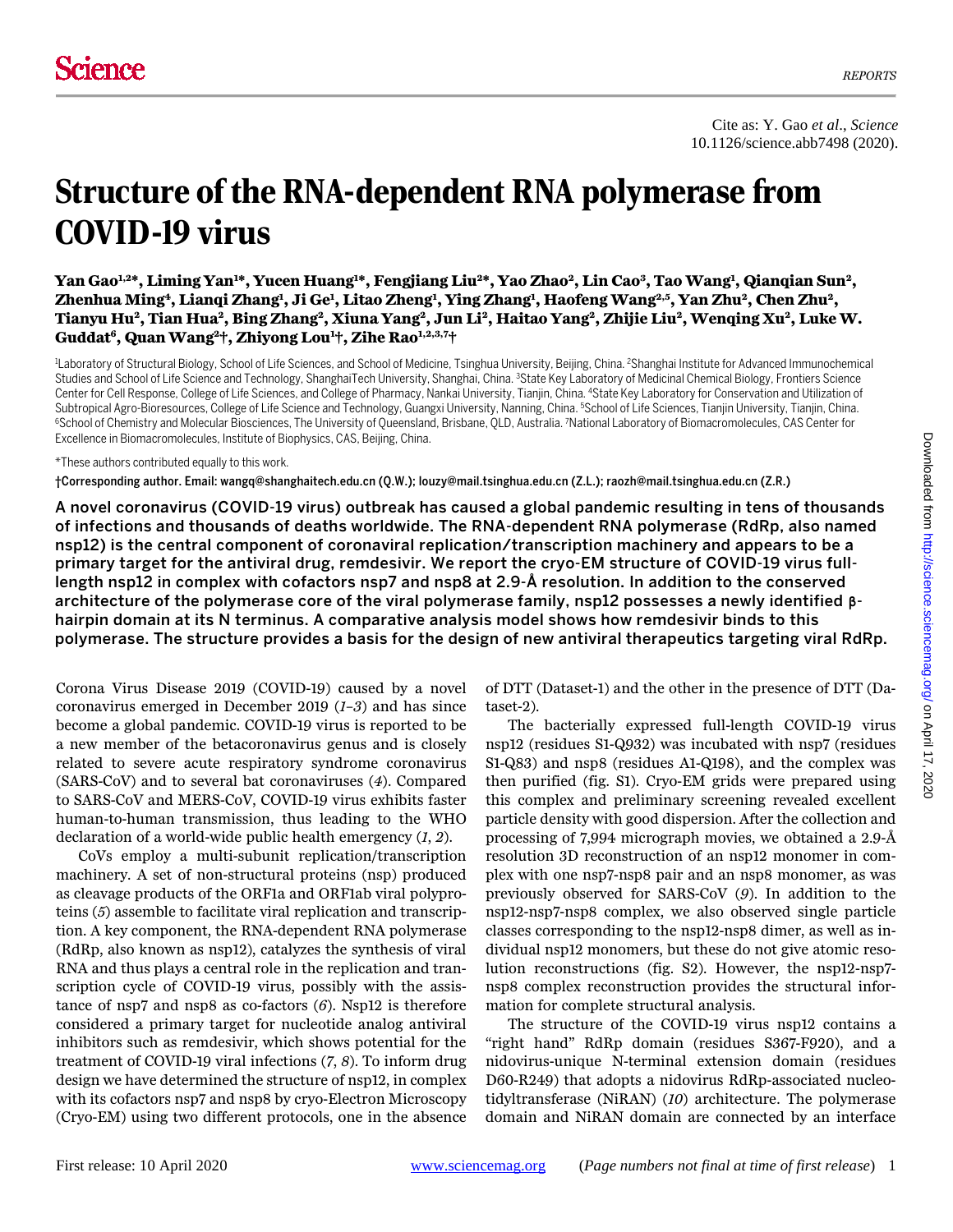domain (residues A250-R365) (Fig. 1, A and B). An additional N-terminal β-hairpin (D29-K50), built with the guidance of an unambiguous cryo-EM map (fig. S3A), inserts into the groove clamped by the NiRAN domain and the palm subdomain in the RdRp domain (Fig. 2). The nsp7-nsp8 pair shows a conserved structure similar to the SARS-CoV nsp7-nsp8 pair (*9*, *11*). The orientation of the N-terminal helix of the separate nsp8 monomer bound to nsp12 is shifted compared with that in the nsp7-nsp8 pair (fig. S4A). The 13 additional amino acid residues resolved at the N-terminal of nsp8 show that the long "shaft" of its well-known "golf club" shape is bent (fig. S4B).

The overall architecture of the COVID-19 virus nsp12 nsp7-nsp8 complex is similar to that of SARS-CoV with an rmsd value of 0.82 for 1,078  $C\alpha$  atoms (fig. S4C). However, there are key features that distinguish the two. The cryo-EM map allowed us to build the complete structure of COVID-19 virus nsp12 including all residues except S1-D3 and G897- D901. In contrast the first 116 residues were not resolved in SARS-CoV nsp12 (*9*). The portion of the NiRAN domain resolved in SARS-CoV-12 (residues 4 to 28 and 51 to 249) comprises eight helices with a five-stranded β-sheet at the N terminus. (*9*) (Fig. 2A). In the COVID-19 virus structure we additionally resolved residues A4-R118. These constitute a structural block with five anti-parallel β-strands and two helices. Residues N215-D218 form a β-strand in COVID-19 virus nsp12 whereas these residues are less ordered in SARS-CoV nsp12. This region make contact with the strand that includes residues V96-A100, thus contributing to the stabilization of its conformation. As a result, these four strands form a compact semi β-barrel architecture. Therefore, we identify residues A4-T28 and Y69-R249 as the complete coronaviral NiRAN domain. With the resolution of N-terminal residues, we are also able to identify an N-terminal β-hairpin (D29 to K50, Figs. 1A and 2A). This β-hairpin inserts in the groove clamped by the NiRAN domain and the palm subdomain in the RdRp domain and forms a set of close contacts to stabilize the overall structure (Fig. 2B and fig. S5). Another point to note is that, we have observed C301-C306 and C487-C645 form disulfide bonds in the absence of DTT (Dataset-1). However, in the presence of DTT (Dataset-2), chelated zinc ions are present and in the same location as that observe in SARS-CoV (fig. S3B).

The polymerase domain adopts the conserved architecture of the viral polymerase family (*12*) and is composed of three subdomains; a fingers subdomain (residues L366-A581 and K621-G679), a palm subdomain (residues T582-P620 and T680-Q815), and a thumb subdomain (residues H816-E920) (Fig. 1). The catalytic metal ions, which are observed in several structures of viral polymerases that synthesize RNA (*13*, *14*) are not observed here in the absence of primer-template RNA and NTPs.

The active site of the COVID-19 virus RdRp domain is formed by the conserved polymerase motifs A-G in the palm domain and configured like other RNA polymerases (Figs. 1A and 3A and fig. S6). Motif A comprising residues 611- TPHLMGW**D**YPKCDRAM-626 contains the classic divalentcation-binding residue D618, which is conserved in most viral polymerases including HCV ns5b (residue D220) and poliovirus (PV) 3D<sup>pol</sup> (residue D233) (13, 14) (Fig. 3, B and C) and Motif C (residues 753-FSMMIL**SDD**AVVCFN-767) contains the catalytic residues (759-**SDD**-761) in the turn between two β-strands. These catalytic residues are also conserved in most viral RdRps, e.g., 317-**GDD**-319 in HCV ns5b and 327-**GDD**- $329 \text{ PV } 3D^{\text{pol}}$  with the first residue being either serine or glycine.

In this structure, as in other RNA polymerases, the template/primer entry, nucleoside triphosphate (NTP) entry, and nascent strand exit paths are positively charged and solventaccessible and converge in a central cavity where the RdRp motifs mediate template-directed RNA synthesis (Fig. 3D). The configurations of the template/primer entry paths, the nucleoside triphosphate (NTP) entry channel, and the nascent strand exit path are similar to those described for SARS-CoV and for other RNA polymerases such as HCV and PV polymerase (*14*) (Fig. 3, B and C). The NTP entry channel is formed by a set of hydrophilic residues, including K545, R553 and R555 in motif F. The RNA template is expected to enter the active site composed of motifs A and C through a groove clamped by motif F and G. Motif E and the thumb subdomain support the primer strand. The product-template hybrid exits the active site through the RNA exit tunnel at the front side of the polymerase.

Remdesivir, the single *Sp* isomer of the 2-ethylbutyl L-alaninate phosphoramidate prodrug (*15*) (fig. S7), has been reported to inhibit COVID-19 virus proliferation and therefore have clinical potential (*7*, *8*). We will briefly discuss its possible binding and inhibition mechanism based on the results of this study. The efficacy of chain-terminating nucleotide analogs requires viral RdRps to recognize and successfully incorporate the active form of the inhibitors into the growing RNA strand. Sofosbuvir (2'-F-2'-C-methyluridine monophosphate) is a prodrug which targets HCV ns5b and has been approved for the treatment of chronic HCV infection (*16*). It acts by binding to the catalytic site of HCV ns5b polymerase (12,16). Given that remdesivir and sofosbuvir are both nucleotide analogs and the structural conservation of the catalytic site between COVID-19 virus nsp12 and HCV ns5b polymerase (*13*, *16*) (fig. S7), we modeled remdesivir diphosphate binding to COVID-19 virus nsp12 based on superposition with sofosbuvir bound to HCV ns5b (Fig. 4A and fig. S4D). Overall, we found that the nsp12 of covid-19 virus has the highest similarity with the Apo state of ns5b. Given the conformational changes of ns5b in apo/elongation/inhibited states, it appears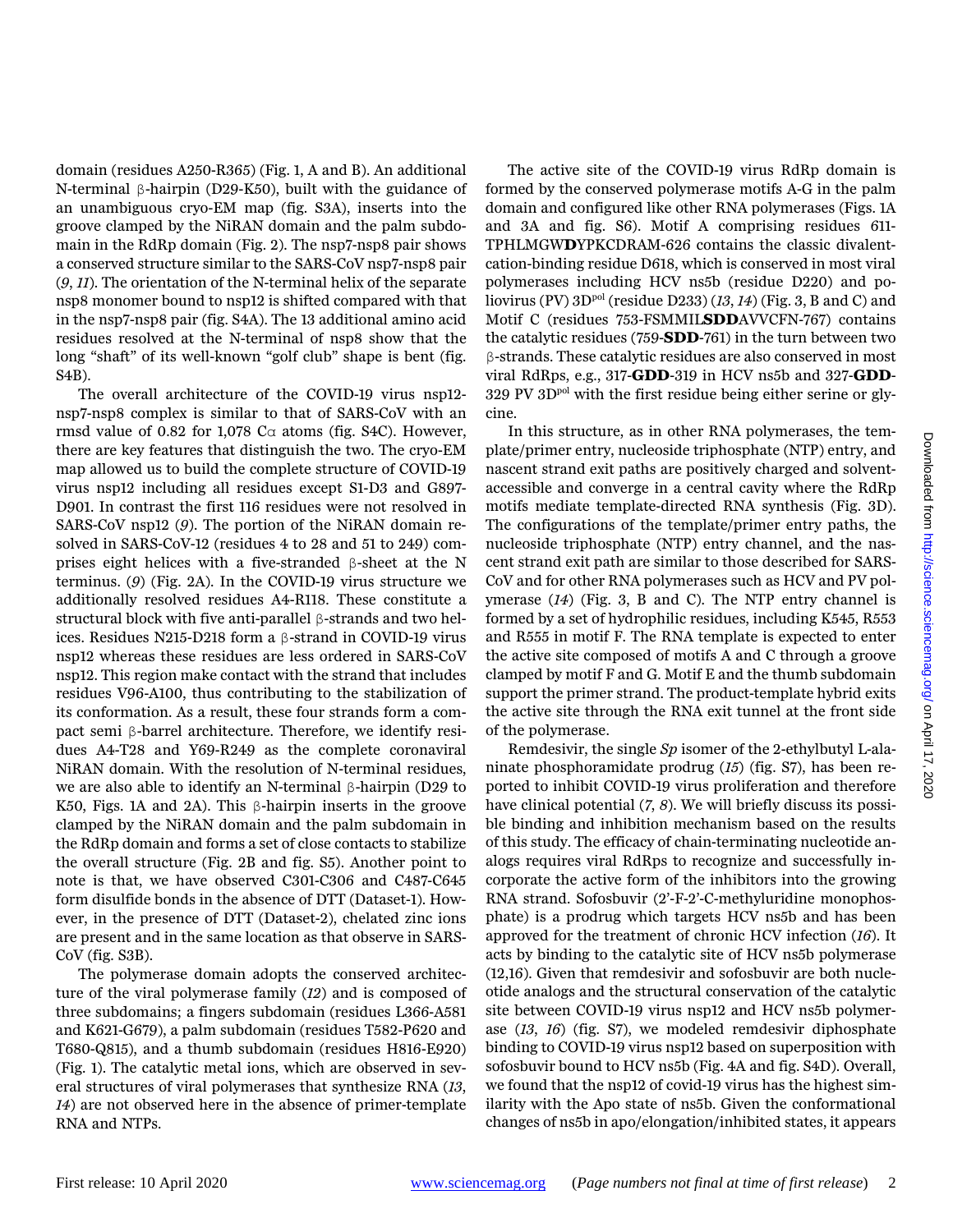catalytic residues D760, D761 and the classic D618 will undergo a conformational change to coordinate the divalent cations (Fig. 4B). The latter will anchor the phosphate group of the incoming nucleotide or inhibitors together with the allosteric R555 in motif F (Fig. 4C). In the structures of HCV ns5b elongation complex or its complex with pp-sofosbuvir, a key feature is that the incorporated pp-sofosbuvir interacts with N291 (equivalent to N691 in COVID-19 virus) but, due to a fluorine substitution on its sugar moiety, is not capable to joint into the hydrogen bonding network with S282 and D225 (Fig. 4D), which is necessary to stabilize the incoming natural nucleotide (*13*). However, remdesivir keeps an intact ribose group, so it may be able to utilize this hydrogen bonds network like a native substrate. In addition, T680 in COVID-19 virus nsp12 is also likely to form hydrogen bonds with the 2' hydroxyl of Remdesivir and of course with incoming natural NTP (Fig. 4D). Moreover, the hydrophobic side chain of V557 in motif F is likely to stack with and stabilize the +1 template RNA uridine base to base pair with the incoming triphosphate remdesivir (ppp-remdesivir) (Fig. 4E).

The rapid global spread of COVID-19 virus has emphasized the need for the development of new coronavirus vaccines and therapeutics. The viral polymerase nsp12 looks an excellent target for new therapeutics, especially given that lead inhibitors already exist in the form of compounds such as Remdesivir. Considering the structural similarity of nucleoside analogs, the binding mode and inhibition mechanism discussed here may also be applicable to other such kind drugs or drug candidates include Favipiravir, which proves effective in clinical trials (*17*). This target, in addition to other promising drug targets such as the main protease, could support the development of a cocktail of anti-coronavirus treatments that potentially can be used for the discovery of broadspectrum antivirals.

## **REFERENCES AND NOTES**

- 1. J. F. Chan, S. Yuan, K.-H. Kok, K. K.-W. To, H. Chu, J. Yang, F. Xing, J. Liu, C. C.-Y. Yip, R. W.-S. Poon, H.-W. Tsoi, S. K.-F. Lo, K.-H. Chan, V. K.-M. Poon, W.-M. Chan, J. D. Ip, J.-P. Cai, V. C.-C. Cheng, H. Chen, C. K.-M. Hui, K.-Y. Yuen, A familial cluster of pneumonia associated with the 2019 novel coronavirus indicating person-toperson transmission: A study of a family cluster. *Lancet* 395, 514–523 (2020). [doi:10.1016/S0140-6736\(20\)30154-9](http://dx.doi.org/10.1016/S0140-6736(20)30154-9) [Medline](http://www.ncbi.nlm.nih.gov/entrez/query.fcgi?cmd=Retrieve&db=PubMed&list_uids=31986261&dopt=Abstract)
- 2. N. Chen, M. Zhou, X. Dong, J. Qu, F. Gong, Y. Han, Y. Qiu, J. Wang, Y. Liu, Y. Wei, J. Xia, T. Yu, X. Zhang, L. Zhang, Epidemiological and clinical characteristics of 99 cases of 2019 novel coronavirus pneumonia in Wuhan, China: A descriptive study. *Lancet* 395, 507–513 (2020)[. doi:10.1016/S0140-6736\(20\)30211-7](http://dx.doi.org/10.1016/S0140-6736(20)30211-7) [Medline](http://www.ncbi.nlm.nih.gov/entrez/query.fcgi?cmd=Retrieve&db=PubMed&list_uids=32007143&dopt=Abstract)
- 3. F. Wu, S. Zhao, B. Yu, Y.-M. Chen, W. Wang, Z.-G. Song, Y. Hu, Z.-W. Tao, J.-H. Tian, Y.-Y. Pei, M.-L. Yuan, Y.-L. Zhang, F.-H. Dai, Y. Liu, Q.-M. Wang, J.-J. Zheng, L. Xu, E. C. Holmes, Y.-Z. Zhang, A new coronavirus associated with human respiratory disease in China. *Nature* 579, 265–269 (2020)[. doi:10.1038/s41586-020-2008-3](http://dx.doi.org/10.1038/s41586-020-2008-3) **[Medline](http://www.ncbi.nlm.nih.gov/entrez/query.fcgi?cmd=Retrieve&db=PubMed&list_uids=32015508&dopt=Abstract)**
- 4. P. Zhou, X.-L. Yang, X.-G. Wang, B. Hu, L. Zhang, W. Zhang, H.-R. Si, Y. Zhu, B. Li, C.- L. Huang, H.-D. Chen, J. Chen, Y. Luo, H. Guo, R.-D. Jiang, M.-Q. Liu, Y. Chen, X.-R. Shen, X. Wang, X.-S. Zheng, K. Zhao, Q.-J. Chen, F. Deng, L.-L. Liu, B. Yan, F.-X. Zhan, Y.-Y. Wang, G.-F. Xiao, Z.-L. Shi, A pneumonia outbreak associated with a

new coronavirus of probable bat origin. *Nature* 579, 270–273 (2020). [doi:10.1038/s41586-020-2012-7](http://dx.doi.org/10.1038/s41586-020-2012-7) [Medline](http://www.ncbi.nlm.nih.gov/entrez/query.fcgi?cmd=Retrieve&db=PubMed&list_uids=32015507&dopt=Abstract)

- 5. J. Ziebuhr, The coronavirus replicase. *Curr. Top. Microbiol. Immunol.* 287, 57–94 (2005)[. doi:10.1007/3-540-26765-4\\_3](http://dx.doi.org/10.1007/3-540-26765-4_3) [Medline](http://www.ncbi.nlm.nih.gov/entrez/query.fcgi?cmd=Retrieve&db=PubMed&list_uids=15609509&dopt=Abstract)
- 6. L. Subissi, C. C. Posthuma, A. Collet, J. C. Zevenhoven-Dobbe, A. E. Gorbalenya, E. Decroly, E. J. Snijder, B. Canard, I. Imbert, One severe acute respiratory syndrome coronavirus protein complex integrates processive RNA polymerase and exonuclease activities. *Proc. Natl. Acad. Sci. U.S.A.* 111, E3900–E3909 (2014). [doi:10.1073/pnas.1323705111](http://dx.doi.org/10.1073/pnas.1323705111) [Medline](http://www.ncbi.nlm.nih.gov/entrez/query.fcgi?cmd=Retrieve&db=PubMed&list_uids=25197083&dopt=Abstract)
- 7. M. Wang, R. Cao, L. Zhang, X. Yang, J. Liu, M. Xu, Z. Shi, Z. Hu, W. Zhong, G. Xiao, Remdesivir and chloroquine effectively inhibit the recently emerged novel coronavirus (2019-nCoV) in vitro. *Cell Res.* 30, 269–271 (2020). [doi:10.1038/s41422-020-0282-0](http://dx.doi.org/10.1038/s41422-020-0282-0) [Medline](http://www.ncbi.nlm.nih.gov/entrez/query.fcgi?cmd=Retrieve&db=PubMed&list_uids=32020029&dopt=Abstract)
- 8. M. L. Holshue, C. DeBolt, S. Lindquist, K. H. Lofy, J. Wiesman, H. Bruce, C. Spitters, K. Ericson, S. Wilkerson, A. Tural, G. Diaz, A. Cohn, L. Fox, A. Patel, S. I. Gerber, L. Kim, S. Tong, X. Lu, S. Lindstrom, M. A. Pallansch, W. C. Weldon, H. M. Biggs, T. M. Uyeki, S. K. Pillai, Washington State 2019-nCoV Case Investigation Team, First Case of 2019 Novel Coronavirus in the United States. *N. Engl. J. Med.* 382, 929– 936 (2020)[. doi:10.1056/NEJMoa2001191](http://dx.doi.org/10.1056/NEJMoa2001191) [Medline](http://www.ncbi.nlm.nih.gov/entrez/query.fcgi?cmd=Retrieve&db=PubMed&list_uids=32004427&dopt=Abstract)
- 9. R. N. Kirchdoerfer, A. B. Ward, Structure of the SARS-CoV nsp12 polymerase bound to nsp7 and nsp8 co-factors. *Nat. Commun.* 10, 2342 (2019). [doi:10.1038/s41467-019-10280-3](http://dx.doi.org/10.1038/s41467-019-10280-3) [Medline](http://www.ncbi.nlm.nih.gov/entrez/query.fcgi?cmd=Retrieve&db=PubMed&list_uids=31138817&dopt=Abstract)
- 10. K. C. Lehmann, A. Gulyaeva, J. C. Zevenhoven-Dobbe, G. M. C. Janssen, M. Ruben, H. S. Overkleeft, P. A. van Veelen, D. V. Samborskiy, A. A. Kravchenko, A. M. Leontovich, I. A. Sidorov, E. J. Snijder, C. C. Posthuma, A. E. Gorbalenya, Discovery of an essential nucleotidylating activity associated with a newly delineated conserved domain in the RNA polymerase-containing protein of all nidoviruses. *Nucleic Acids Res.* 43, 8416–8434 (2015)[. doi:10.1093/nar/gkv838](http://dx.doi.org/10.1093/nar/gkv838) [Medline](http://www.ncbi.nlm.nih.gov/entrez/query.fcgi?cmd=Retrieve&db=PubMed&list_uids=26304538&dopt=Abstract)
- 11. Y. Zhai, F. Sun, X. Li, H. Pang, X. Xu, M. Bartlam, Z. Rao, Insights into SARS-CoV transcription and replication from the structure of the nsp7-nsp8 hexadecamer. *Nat. Struct. Mol. Biol.* 12, 980–986 (2005)[. doi:10.1038/nsmb999](http://dx.doi.org/10.1038/nsmb999) [Medline](http://www.ncbi.nlm.nih.gov/entrez/query.fcgi?cmd=Retrieve&db=PubMed&list_uids=16228002&dopt=Abstract)
- 12. S. M. McDonald, RNA synthetic mechanisms employed by diverse families of RNA viruses. *Wiley Interdiscip. Rev. RNA* 4, 351–367 (2013). [doi:10.1002/wrna.1164](http://dx.doi.org/10.1002/wrna.1164) [Medline](http://www.ncbi.nlm.nih.gov/entrez/query.fcgi?cmd=Retrieve&db=PubMed&list_uids=23606593&dopt=Abstract)
- 13. T. C. Appleby, J. K. Perry, E. Murakami, O. Barauskas, J. Feng, A. Cho, D. Fox 3rd, D. R. Wetmore, M. E. McGrath, A. S. Ray, M. J. Sofia, S. Swaminathan, T. E. Edwards, Structural basis for RNA replication by the hepatitis C virus polymerase. *Science* 347, 771–775 (2015)[. doi:10.1126/science.1259210](http://dx.doi.org/10.1126/science.1259210) [Medline](http://www.ncbi.nlm.nih.gov/entrez/query.fcgi?cmd=Retrieve&db=PubMed&list_uids=25678663&dopt=Abstract)
- 14. P. Gong, O. B. Peersen, Structural basis for active site closure by the poliovirus RNA-dependent RNA polymerase. *Proc. Natl. Acad. Sci. U.S.A.*107, 22505–22510 (2010)[. doi:10.1073/pnas.1007626107](http://dx.doi.org/10.1073/pnas.1007626107) [Medline](http://www.ncbi.nlm.nih.gov/entrez/query.fcgi?cmd=Retrieve&db=PubMed&list_uids=21148772&dopt=Abstract)
- 15. T. K. Warren, R. Jordan, M. K. Lo, A. S. Ray, R. L. Mackman, V. Soloveva, D. Siegel, M. Perron, R. Bannister, H. C. Hui, N. Larson, R. Strickley, J. Wells, K. S. Stuthman, S. A. Van Tongeren, N. L. Garza, G. Donnelly, A. C. Shurtleff, C. J. Retterer, D. Gharaibeh, R. Zamani, T. Kenny, B. P. Eaton, E. Grimes, L. S. Welch, L. Gomba, C. L. Wilhelmsen, D. K. Nichols, J. E. Nuss, E. R. Nagle, J. R. Kugelman, G. Palacios, E. Doerffler, S. Neville, E. Carra, M. O. Clarke, L. Zhang, W. Lew, B. Ross, Q. Wang, K. Chun, L. Wolfe, D. Babusis, Y. Park, K. M. Stray, I. Trancheva, J. Y. Feng, O. Barauskas, Y. Xu, P. Wong, M. R. Braun, M. Flint, L. K. McMullan, S.-S. Chen, R. Fearns, S. Swaminathan, D. L. Mayers, C. F. Spiropoulou, W. A. Lee, S. T. Nichol, T. Cihlar, S. Bavari, Therapeutic efficacy of the small molecule GS-5734 against Ebola virus in rhesus monkeys. *Nature* 531, 381–385 (2016). [doi:10.1038/nature17180](http://dx.doi.org/10.1038/nature17180) [Medline](http://www.ncbi.nlm.nih.gov/entrez/query.fcgi?cmd=Retrieve&db=PubMed&list_uids=26934220&dopt=Abstract)
- 16. E. J. Gane, C. A. Stedman, R. H. Hyland, X. Ding, E. Svarovskaia, W. T. Symonds, R. G. Hindes, M. M. Berrey, Nucleotide polymerase inhibitor sofosbuvir plus ribavirin for hepatitis C. *N. Engl. J. Med.* 368, 34–44 (2013)[. doi:10.1056/NEJMoa1208953](http://dx.doi.org/10.1056/NEJMoa1208953) **[Medline](http://www.ncbi.nlm.nih.gov/entrez/query.fcgi?cmd=Retrieve&db=PubMed&list_uids=23281974&dopt=Abstract)**
- 17. C. Chen, J. Huang, Z. Cheng, J. Wu, S. Chen, Y. Zhang, B. Chen, M. Lu, Y. Luo, J. Zhang, P. Yin, X. Wang, Favipiravir versus Arbidol for COVID-19: A Randomized Clinical Trial. medRxiv 2020.03.17.20037432 [Preprint]. 27 March 2020. [https://doi.org/10.1101/2020.03.17.20037432.](https://doi.org/10.1101/2020.03.17.20037432)
- 18. D. N. Mastronarde, Automated electron microscope tomography using robust prediction of specimen movements. *J. Struct. Biol.* 152, 36–51 (2005). [doi:10.1016/j.jsb.2005.07.007](http://dx.doi.org/10.1016/j.jsb.2005.07.007) [Medline](http://www.ncbi.nlm.nih.gov/entrez/query.fcgi?cmd=Retrieve&db=PubMed&list_uids=16182563&dopt=Abstract)
- 19. S. Q. Zheng, E. Palovcak, J.-P. Armache, K. A. Verba, Y. Cheng, D. A. Agard,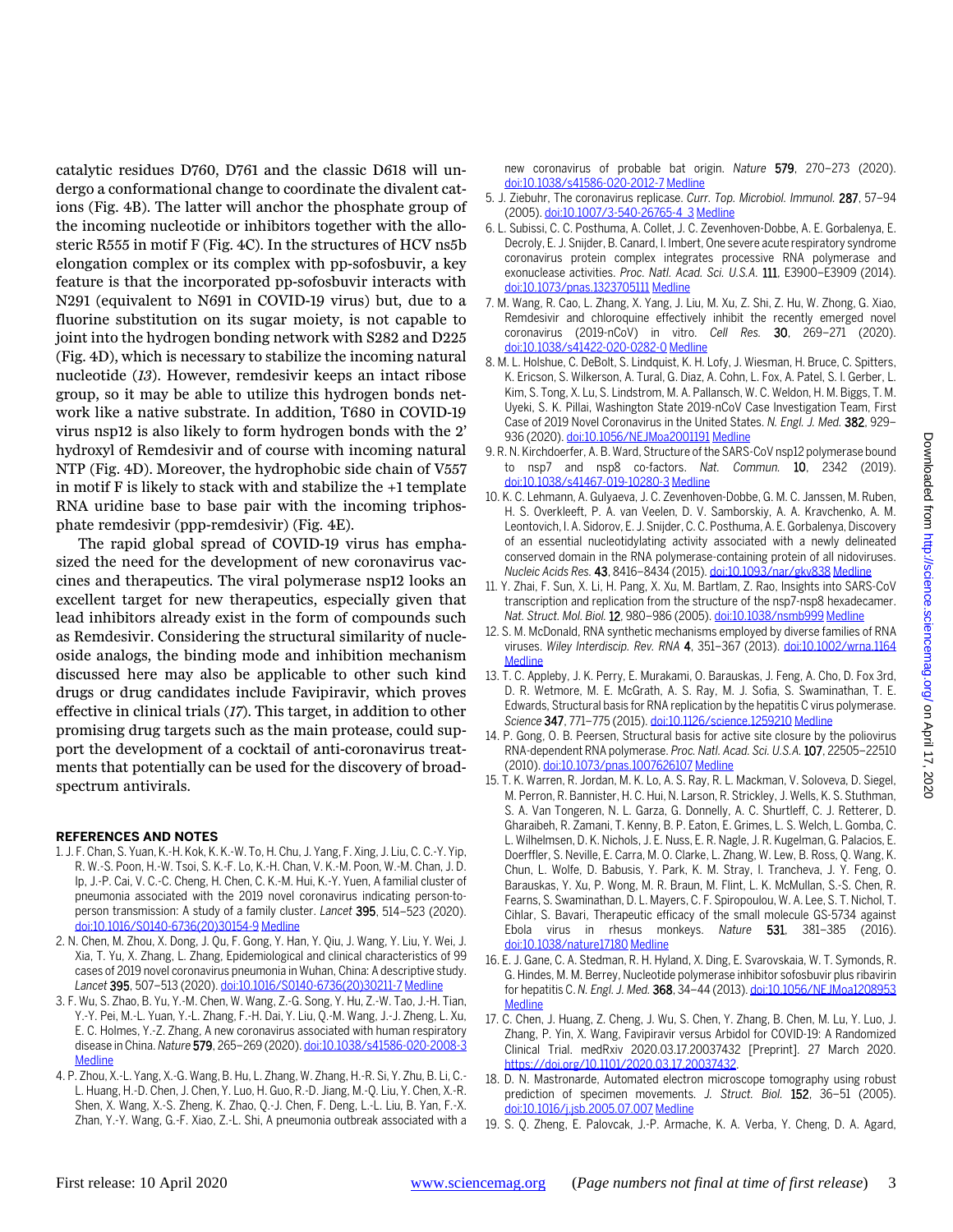MotionCor2: Anisotropic correction of beam-induced motion for improved cryoelectron microscopy. *Nat. Methods* 14, 331–332 (2017)[. doi:10.1038/nmeth.4193](http://dx.doi.org/10.1038/nmeth.4193) **[Medline](http://www.ncbi.nlm.nih.gov/entrez/query.fcgi?cmd=Retrieve&db=PubMed&list_uids=28250466&dopt=Abstract)** 

- 20. A. Punjani, J. L. Rubinstein, D. J. Fleet, M. A. Brubaker, cryoSPARC: Algorithms for rapid unsupervised cryo-EM structure determination. *Nat. Methods* 14, 290–296 (2017)[. doi:10.1038/nmeth.4169](http://dx.doi.org/10.1038/nmeth.4169) [Medline](http://www.ncbi.nlm.nih.gov/entrez/query.fcgi?cmd=Retrieve&db=PubMed&list_uids=28165473&dopt=Abstract)
- 21. S. Li, Q. Zhao, Y. Zhang, Y. Zhang, M. Bartlam, X. Li, Z. Rao, New nsp8 isoform suggests mechanism for tuning viral RNA synthesis. *Protein Cell* 1, 198–204 (2010)[. doi:10.1007/s13238-010-0028-8](http://dx.doi.org/10.1007/s13238-010-0028-8) [Medline](http://www.ncbi.nlm.nih.gov/entrez/query.fcgi?cmd=Retrieve&db=PubMed&list_uids=21203988&dopt=Abstract)
- 22. E. F. Pettersen, T. D. Goddard, C. C. Huang, G. S. Couch, D. M. Greenblatt, E. C. Meng, T. E. Ferrin, UCSF Chimera—A visualization system for exploratory research and analysis. *J. Comput. Chem.* 25, 1605–1612 (2004). [doi:10.1002/jcc.20084](http://dx.doi.org/10.1002/jcc.20084) [Medline](http://www.ncbi.nlm.nih.gov/entrez/query.fcgi?cmd=Retrieve&db=PubMed&list_uids=15264254&dopt=Abstract)
- 23. P. Emsley, B. Lohkamp, W. G. Scott, K. Cowtan, Features and development of Coot. *Acta Cryst.* D66, 486–501 (2010)[. doi:10.1107/S0907444910007493](http://dx.doi.org/10.1107/S0907444910007493) [Medline](http://www.ncbi.nlm.nih.gov/entrez/query.fcgi?cmd=Retrieve&db=PubMed&list_uids=20383002&dopt=Abstract)
- 24. P. V. Afonine, R. W. Grosse-Kunstleve, N. Echols, J. J. Headd, N. W. Moriarty, M. Mustyakimov, T. C. Terwilliger, A. Urzhumtsev, P. H. Zwart, P. D. Adams, Towards automated crystallographic structure refinement with phenix.refine. *Acta Cryst.* D68, 352–367 (2012)[. doi:10.1107/S0907444912001308](http://dx.doi.org/10.1107/S0907444912001308) [Medline](http://www.ncbi.nlm.nih.gov/entrez/query.fcgi?cmd=Retrieve&db=PubMed&list_uids=22505256&dopt=Abstract)

#### ACKNOWLEDGMENTS

- We would like to pay an exceptional tribute to ShanghaiTech University and their administrative team, as well as the Bio-Electron Microscopy Facility for their great care and support to our research team to enable us to carry out this research in a safe and healthy environment. It would have been impossible for us to attain this achievement without their tremendous efforts in the last two months during the COVID-19 pandemic. We also would like to convey our special thanks to Tsinghua University for their exceptional permission to allow five of Z. R.'s students to go back to the laboratory to prepare the protein samples for this study. We also must express our gratitude to the campus service team of ShanghaiTech University scientific research platform of Shanghai Institute for Advanced Immunochemical Studies (SIAIS), and National Center for Protein Science Shanghai (NCPSS), as well as all the manager and technician individuals those who provided onsite or remote technical support. Their kind help and fearless support are pivotal to this work during the epidemic. We would like to thank the University of Queensland and Diamond Light Source for their collaboration. Funding: This work was supported by the National Program on Key Research Project of China (grant no. 2017YFC0840300), the Strategic Priority Research Program of the Chinese Academy of Sciences (grant XDB08020200), the National Natural Science Foundation of China (grant nos. 81520108019, 813300237) and Science and Technology Commission of Shanghai Municipality (20431900200). Author contributions: Z.R. conceived, initiated, and coordinated the project. Y.H, L.Y., Yao.Z., H.W., Yan.Z., C.Z., Z.M., L.Z., J.G., L.Z., Yi.Z. and Tianyu.H. purified the protein; L.Y. supervised sample purification; Y.G., F.L., L.C., Q.S. and Tian.H. collected the cryo-EM data; Y.G., F.L. and T.W. processed cryo-EM data; Q.W., L.Y., Y.G. built and refined the structure model; and the manuscript was written by Z.L., Q.W., L.Y., Y.G., F.L., L.G. and Z.R.. All authors discussed the experiments and results, read and approved the manuscript. Competing interests: The authors declare no competing interests. Data and materials availability: The cryo-EM maps and the structures were deposited into the Electron Microscopy Data Bank (EMDB) and Protein Data Bank (PDB) with the accession numbers EMD-30127 and PDB 6M71 for Dataset-1, EMD-30178 and PDB 7BTF for Dataset-2 (under the reducing condition). This work is licensed under a Creative Commons Attribution 4.0 International (CC BY 4.0) license, which permits unrestricted use, distribution, and reproduction in any medium, provided the original work is properly cited. To view a copy of this license, visit
	- [https://creativecommons.org/licenses/by/4.0/.](https://creativecommons.org/licenses/by/4.0/) This license does not apply to figures/photos/artwork or other content included in the article that is credited to a third party; obtain authorization from the rights holder before using such material.

#### **SUPPLEMENTARY MATERIALS**

[science.sciencemag.org/cgi/content/full/science.abb7498/DC1](https://science.sciencemag.org/cgi/content/full/science.abb7498/DC1) Materials and Methods

Figs. S1 to S7 Table S1 References (*18*–*24*) Movie S1

16 March 2020; accepted 7 April 2020 Published online 10 April 2020 10.1126/science.abb7498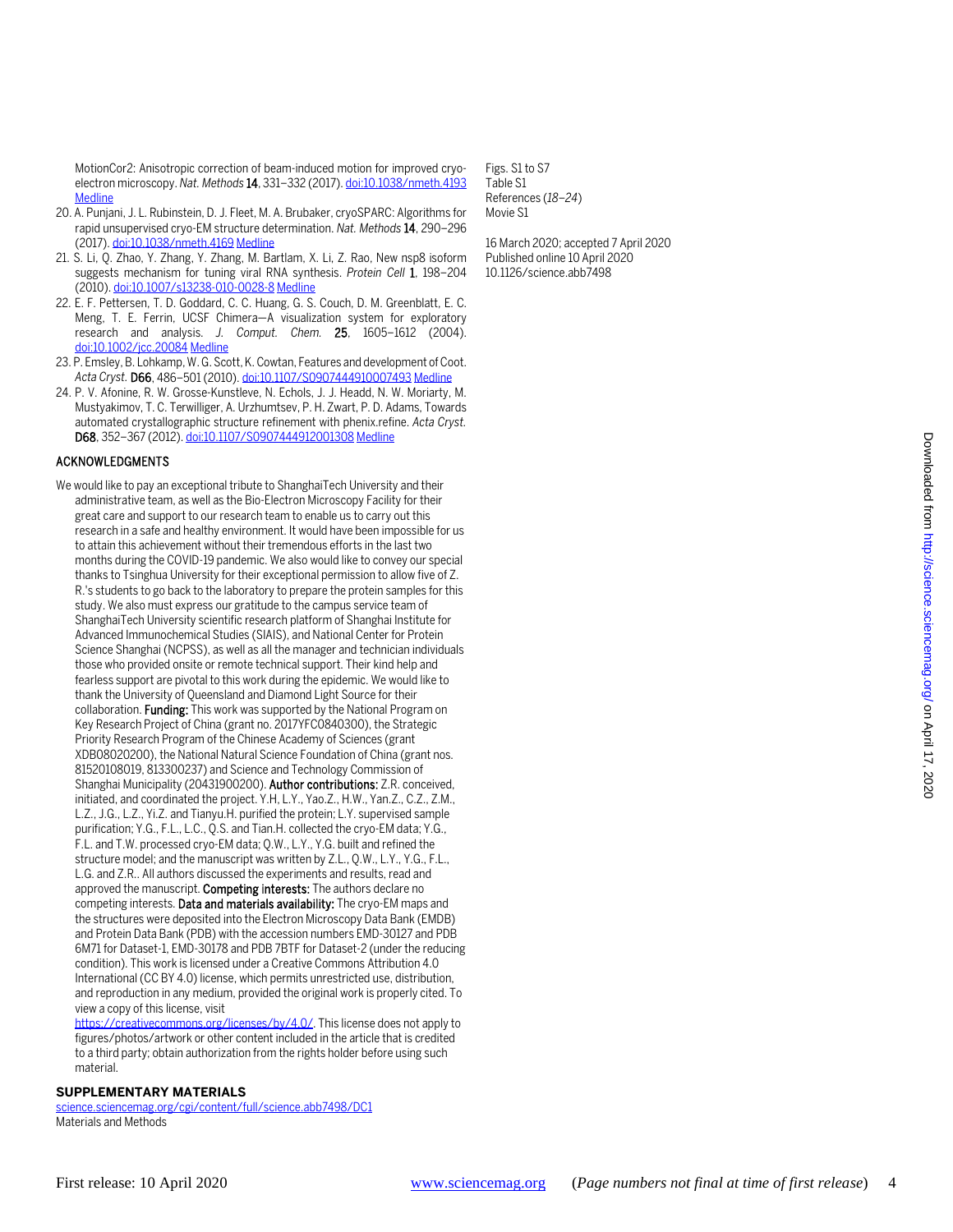

Fig. 1. Structure of COVID-19 virus nsp12-nsp7-nsp8 complex. (A) Domain organization of COVID-19 virus nsp12. The interdomain borders are labeled with residue numbers. The N-terminal portion with no cryo-EM map density and the C-terminal residues that cannot be observed in the map are not included in the assignment. The polymerase motifs are colored as: motif A, yellow; motif B, red; motif C, green; motif D, violet; motif E, cyan; motif F, blue; and motif G, light brown. (B) Ribbon diagram of COVID-19 virus nsp12 polypeptide chain in three perpendicular views. Domains are colored the same as in (A). The individual nsp8 (nsp8-1) bound to nsp12 and that in the nsp7-nsp8 pair (nsp8-2) are in grey; the nsp7 is in pink. The bottom left panel shows an overview of the cryo-EM reconstruction of the nsp12-nsp7 nsp8 complex.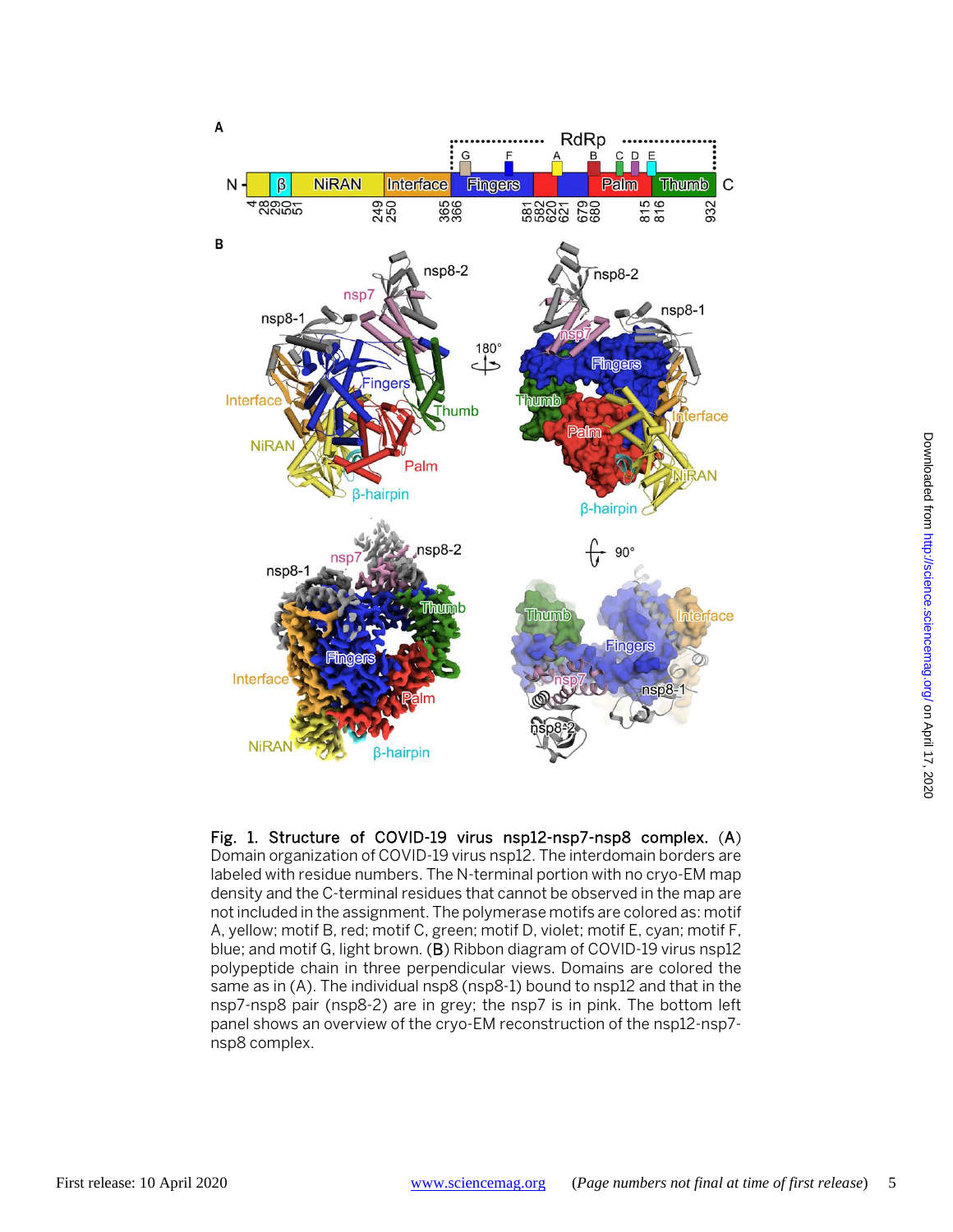

Fig. 2. Structure of N-terminal NiRAN domain and **β**-hairpin. (A) Overall structure of the N-terminal NiRAN domain and β-hairpin of COVID-19 virus nsp12. The N-terminal NiRAN domain and β-hairpin of COVID-19 virus nsp12 are shown as yellow and cyan cartoons, while the other regions of COVID-19 virus nsp12 are shown as a molecular surface with the same color scheme used in Fig. 1. The NiRAN domain of SARS-CoV nsp12 is superimposed to its counterpart in COVID-19 virus nsp12 and is shown in purple. (B) Key interactions between the β-hairpin and other domains. The β-hairpin is shown as a cyan tube with its key residues in stick mode. These have the closest contacts with other domains of COVID-19 virus nsp12. The interacting residues in the palm and fingers subdomain of the RdRp domain, and the NiRAN domain, are identified by the labels.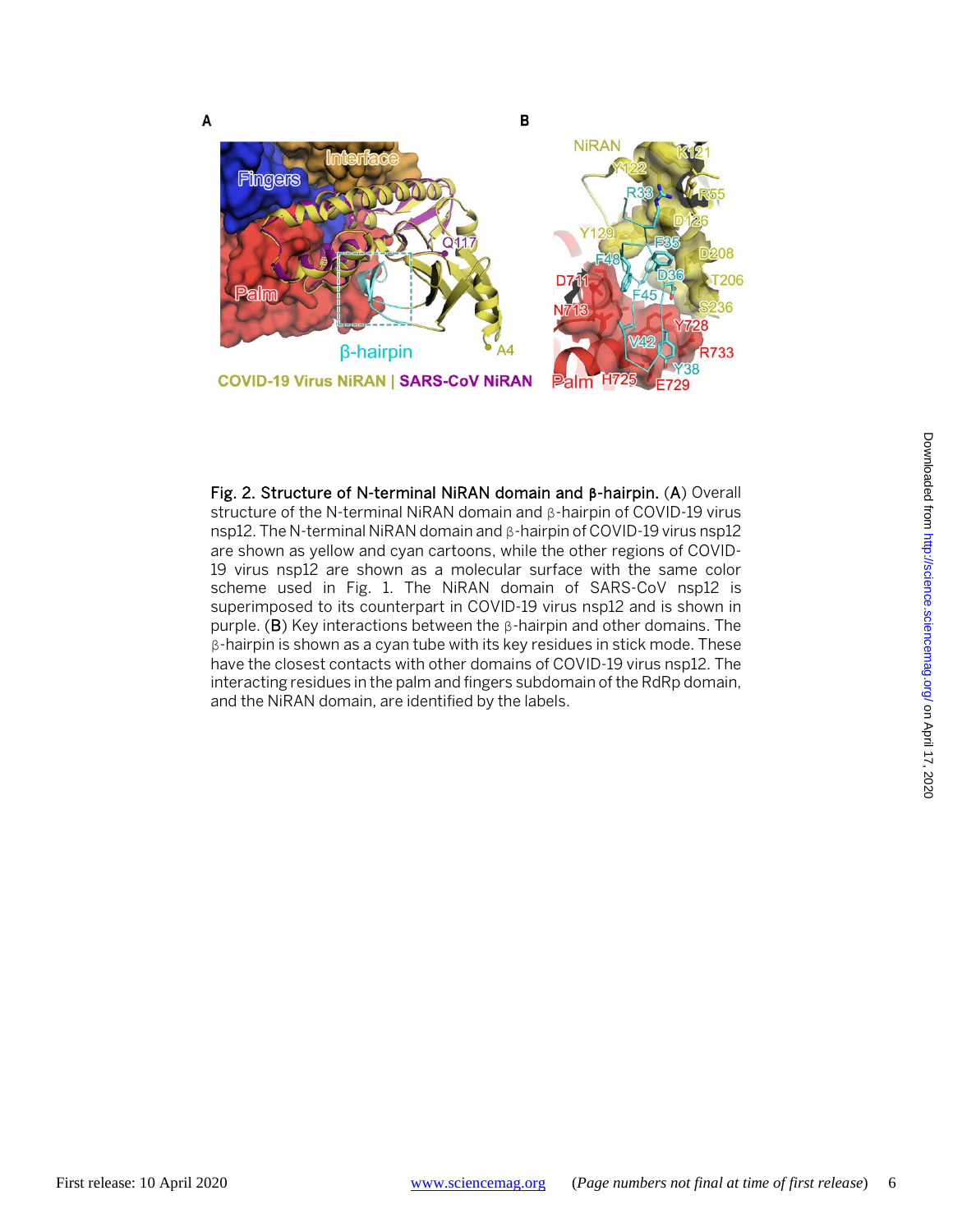

Fig. 3. The RdRp core region. (A to C) Structural comparison of COVID-19 virus nsp12 (A), HCV ns5b (PDB ID: 4WTG) (*13*) (B), and PV 3Dpol (PDB ID: 3OLB) (*14*) (C). The three structures are displayed in the same orientation. The polymerase motifs (A-G) have the same color scheme used in Fig. 1A. (D) The template entry, NTP entry, product hybrid exits paths in COVID-19 virus nsp12 are labeled in slate, deep teal and orange colors. Two catalytic manganese ions (black spheres), pp-sofosbuvir (dark green spheres for carbon atoms) and primer template (orange) from the structure of HCV ns5b in complex pp-sofosbuvir (PDB ID: 4WTG) (*13*) are superposed to COVID-19 virus nsp12 to indicate the catalytic site and nucleotide binding position.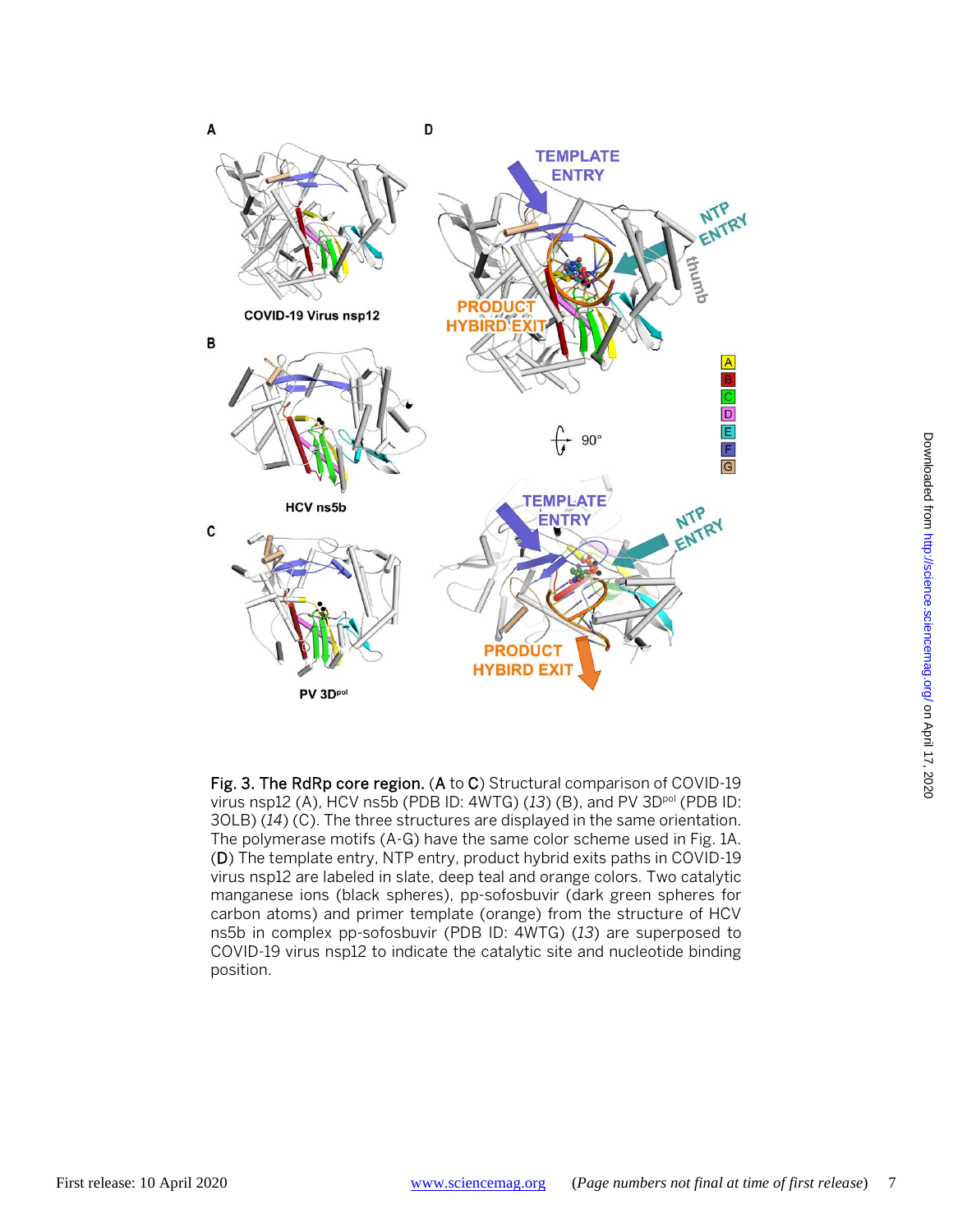

Fig. 4. Incorporation model of remdesivir in COVID-19 virus nsp12. (A) The polymerase motifs are colored as in Fig. 3. Superposition of the structure of HCV ns5b in complex with pp-sofosbuvir (PDB ID: 4WTG) (*13*) with COVID-19 virus nsp12 shows the possible positions of the two catalytic ions (brown spheres), the priming nucleotide (U 0), template strand, and the incoming pp-remdesivir in nsp12. (B to E) Structure comparison of HCV Apo ns5b or its complex with UDP and pp-sofosbuvir with the COVID-19 virus nsp12.